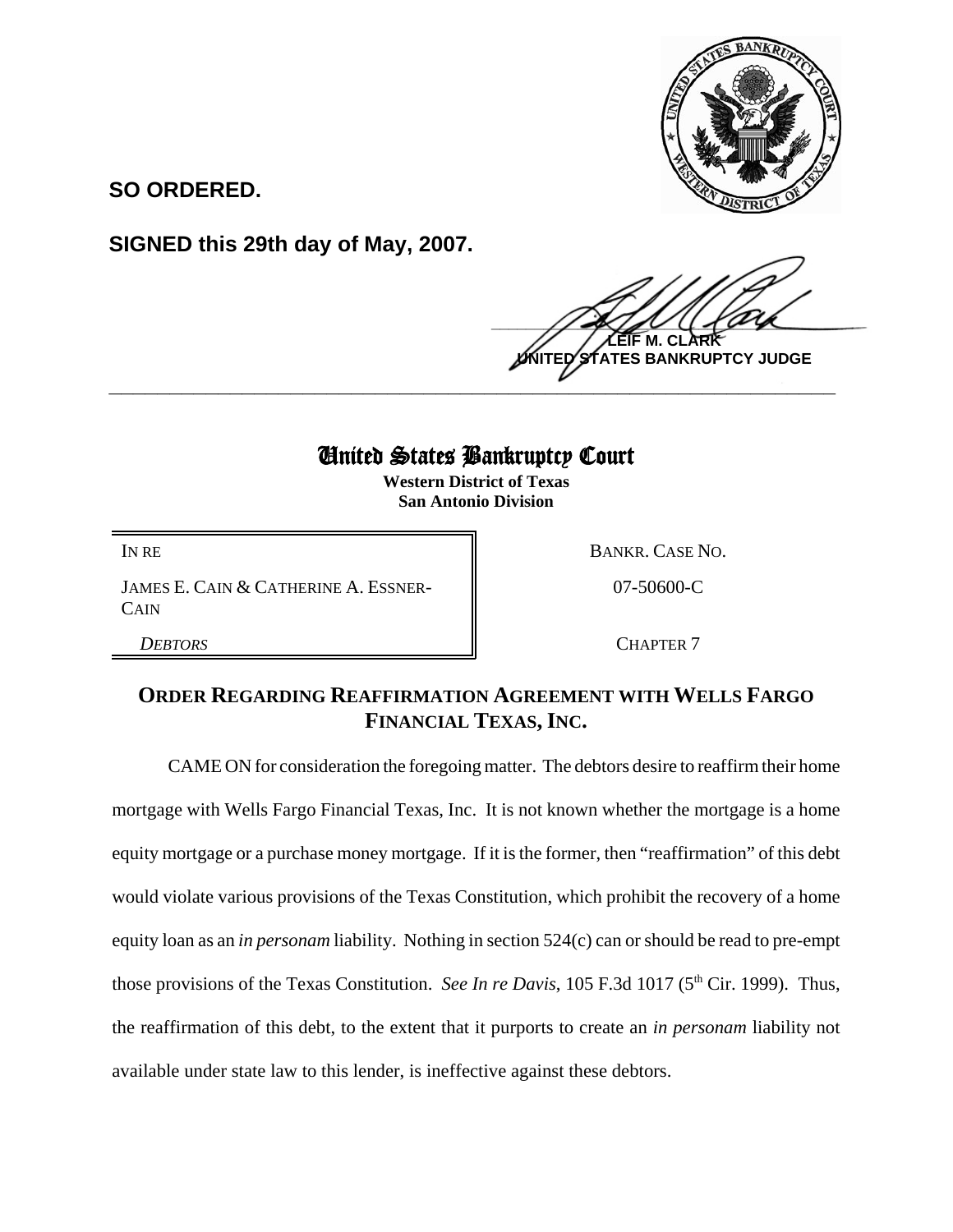There is an additional problem with the reaffirmation agreement, one created by counsel for the debtor. On the first page of Form 240A, there is a box which directs the filing person to "check box as directed in Part D." The choices offered are "Presumption of Undue Hardship" and "No Presumption of Undue Hardship." The debtors here checked the second box (*i.e.*, "no presumption of undue hardship"). However, Part D is not completed. Thus, the calculation which would disclose whether an undue hardship is created has not been performed and attested to by the debtors.<sup>1</sup> Thus, it appears that the debtors (with the advice of counsel) simply *assert* that no presumption has arisen, with nothing to support that assertion.

All papers filed in federal bankruptcy court are subject to the strictures of Rule 9011 of the Federal Rules of Bankruptcy Procedure. This pleading, with its box checked, represents a state of facts that is not supported, because Part D was not completed. As such, the pleading is a technical violation of Rule 9011. Technical though the violation is, it is one with consequences as well, as it encourages the court (which must review these agreements to fulfill its obligations imposed by section 524(m)) to rely on a representation that may not in fact be true.<sup>2</sup> Part D *must* be filled out in order for the choice to be made on the first page of Form 240A, to avoid misrepresentation that could violate either of these rules.

The court has reviewed this reaffirmation agreement, and found that the monthly payment contemplated is \$688.23 per month, commencing in April 2007. The debtors' schedules show that

<sup>&</sup>lt;sup>1</sup> Part D requires the debtor to disclose monthly income, and monthly expenses excluding the monthly expense of the debt being reaffirmed, and to subtract expenses from income. If the result is less than the amount of money required to pay the reaffirmed debt, then a presumption of undue hardship arises. If the calculation is not performed, then it will not be known whether the proposed reaffirmation will or will not impose an undue hardship. In addition, if the income and expense items in Part D fail to match the income and expense items on Schedules I and J, then the debtors are obligated to include with their reaffirmation agreement an explanation for the discrepancy. *See* Interim Bankruptcy Rule 4008. If the calculation in Part D is never completed, then it will not be known whether there is a discrepancy that has to be explained.

 $<sup>2</sup>$  It might be added that, if the misrepresentation is made by counsel, it may also constitute a grievable offense under</sup> State Bar rules. *See* Rule 3.03, Texas Disciplinary Rules of Professional Conduct (Candor Toward the Tribunal).